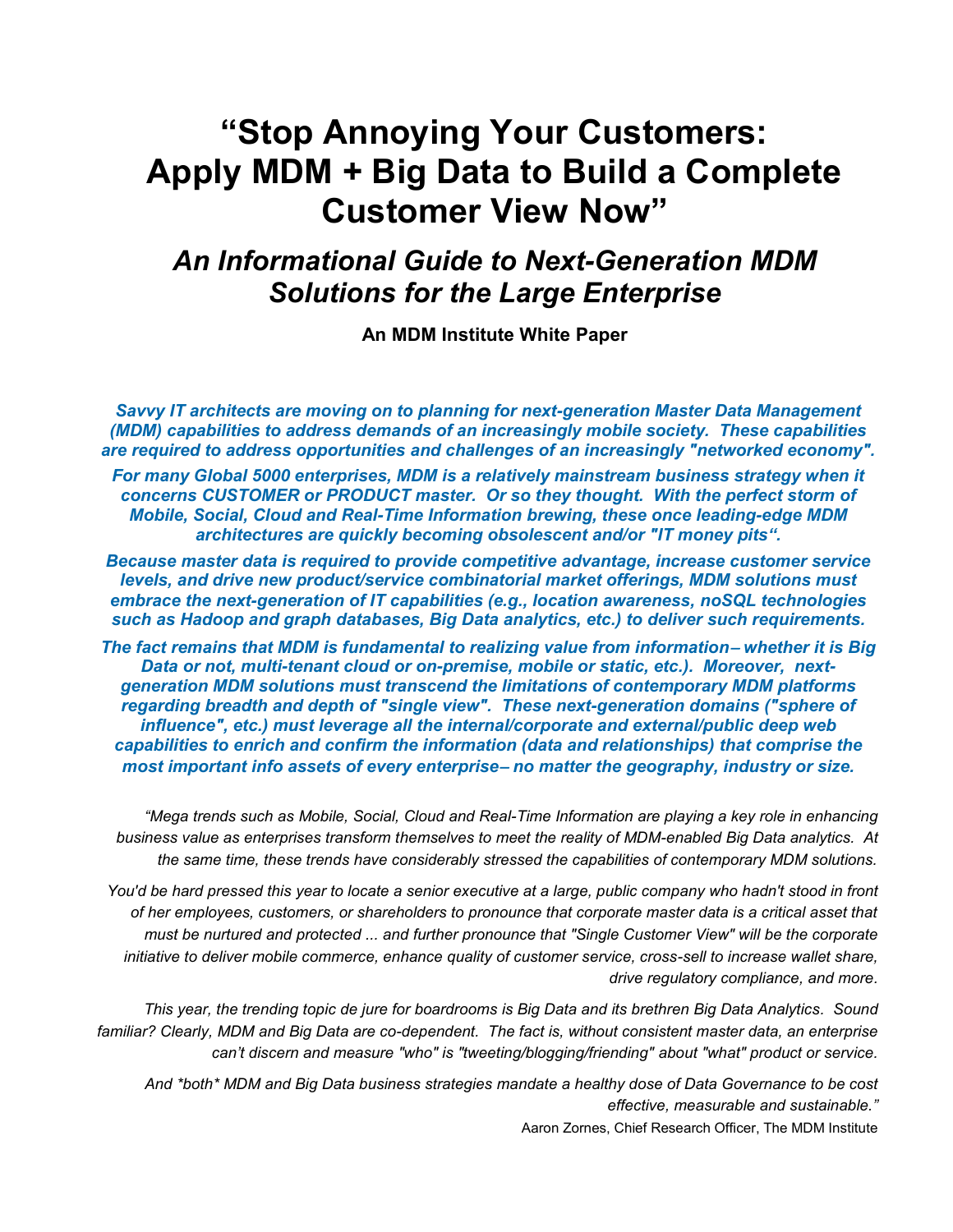# **TABLE OF CONTENTS**

| Key Business Initiatives Driving Next-Generation MDM Solutions2 |  |
|-----------------------------------------------------------------|--|
| Technology Challenges for Next-Generation MDM Solutions 4       |  |
|                                                                 |  |
|                                                                 |  |
|                                                                 |  |

# **LIST OF FIGURES**

<span id="page-1-0"></span>

| Figure 1 – Key Business Initiatives Driving Next-Generation MDM Solutions  2    |  |
|---------------------------------------------------------------------------------|--|
| Figure 2 – Key Technology Challenges for Next-Generation MDM Solutions  4       |  |
| Figure 3 – Five Disruptive Technologies Facing Next-Generation MDM Solutions  9 |  |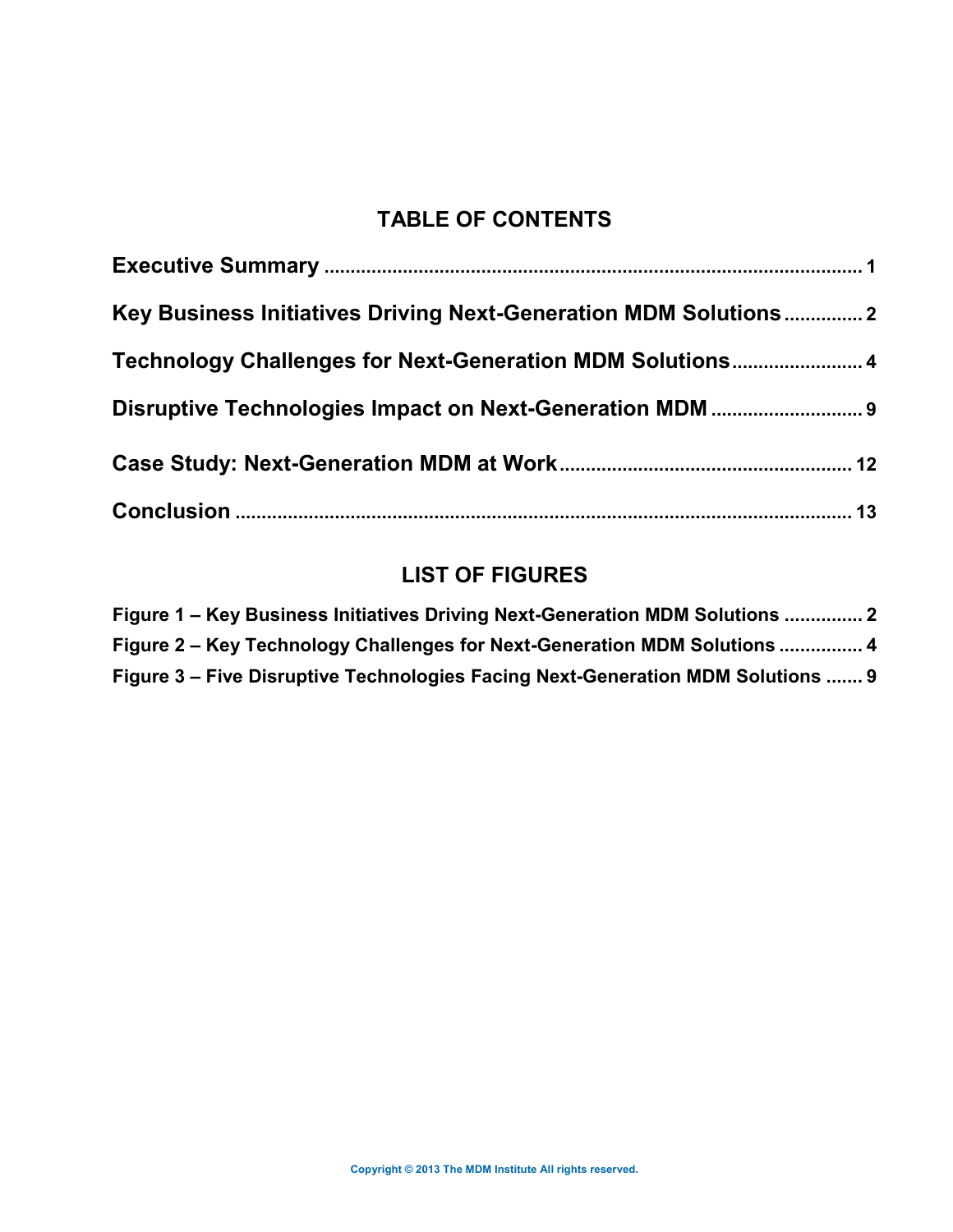*A White Paper on Next-Generation MDM for the Large Enterprise*

Page 1

# **Executive Summary**

Until recently, a consumer's most sophisticated computing experience was at work, and computing was limited at home. In the networked economy, the opposite is true in most cases. Prior to the arrival of the networked economy in the past five years, businesses typically valued customers only in terms of their lifetime value. In the networked economy, businesses need to view how customers are connected to other people, places and things-i.e., the customer's "net worth of their network".

Master data management (MDM) solutions have been tangibly effective in creating enhanced views of customers by aggregating information from internal and external trusted sources. However, these contemporary MDM solutions suffer from "data blind spots" resulting in businesses annoying their customers with misdirected marketing and inappropriate customer service levels due to their myopic view of the consumer.

Clearly, most enterprises suffer from an incomplete understanding of the commercial clout of their customers in the networked economy, e.g., the "sphere of influence" of a customer that incorporates both extended and non-obvious relationships. To attain such multi-dimensional views of a customer, market-leading enterprises are looking to deploy next-generation MDM capabilities that leverage the Big Data generated by social and mobile commerce to better understand the "sphere of influence" or "graph" of their customers. The business objective? Enable the business to leap ahead of competition in operational business performance by providing a more complete or 360° view of entities such as customer or supplier. Enterprises can grow their share of wallet from the individual (ego-centric marketing) to that individual's network of influence (exo-ego).

The four key trends shaping the next-generation of MDM capabilities can be summarized as: **Mobile** (pervasive mobility), **Social** (ubiquitous connectivity), **Cloud** (economically hyper-scalable computing services) and **Real-Time Information**. Collectively, these trends make information accessible, shareable and actionable by anyone, anywhere, and any time. Next-generation MDM leverages these trends.

In the networked economy, the combination of Mobile, Social, Cloud and Real-Time Information decreases the "air space" between information and action.

Near term, enterprises must stop annoying their customers now by applying MDM with Big Data to build a complete customer view. Longer term, as the "the Internet of Things" becomes a daily reality and everything is "Smart" -- smart phones/tablets, smart TVs, smart cars -- savvy IT architects are betting that graph database-based MDM solutions can provide the "master relationship management" necessary to act as a knowledgebased "Smart Hub "to enable actionable insights in this networked economy.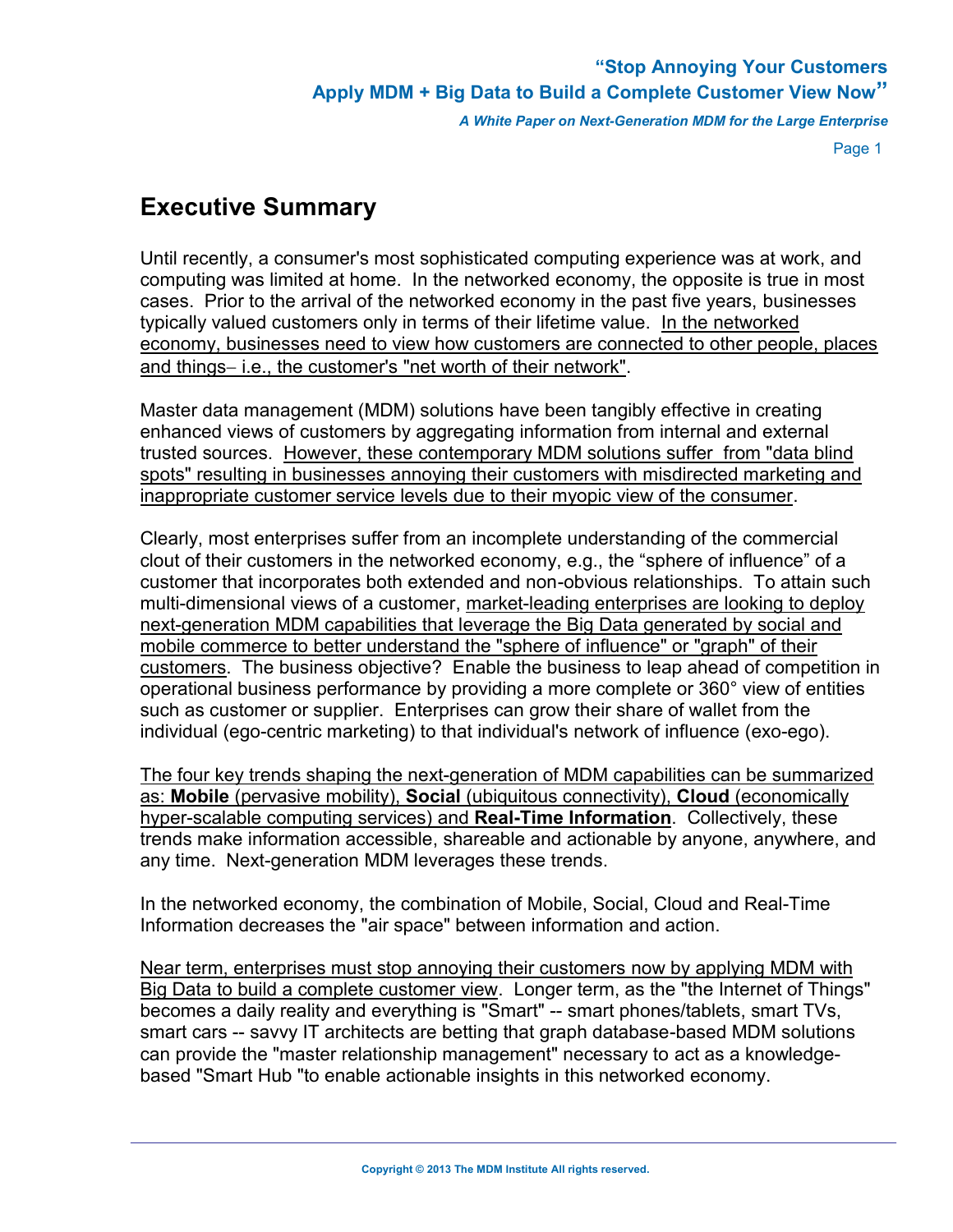*A White Paper on Next-Generation MDM for the Large Enterprise*

Page 2

### **Key Business Initiatives Driving Next-Generation MDM Solutions**

**Clearly, global consumerization and the ubiquity of smart connected devices are mandating that enterprises transform the way they interact with both their customers and suppliers**. To provide the agility necessary of information technology to support this sea change, enterprise architects are increasingly championing MDM to enable such business transformations.

That's the past and current "group think" regarding master data. However, society and commerce will continue to rapidly evolve. Does your enterprise architecture of two to three years ago sufficiently accommodate the economic juggernaut of Cloud computing or

the complexities of multi-channel commerce? How then does an enterprise architect its master data solutions to account for such sea changes in society, commerce and information technology? **For many (if not most) enterprises, their existing IT architectures are becoming obsolete and their master data capabilities suffer from a lack of support for Mobile, Social, Cloud and Real-Time Information IT trends**.

#### **Figure 1-**

**Key Business Initiatives Driving Next-Generation MDM Solutions**

- *1.Mobile commerce*
- *2.Social commerce*
- *3.Customer experience management*
- *4.Customer communication management*
- *5.Governance, risk management & compliance*

**Source: The MDM Institute**

The new "networked economy" is based on a technology-immersed world with increasingly mobile and interconnected parties driving

business at an increasingly accelerated pace. Using multiple devices and applications of their choice, consumers will connect with one another and interact with an abundance of information. Clearly, through 2013-15, traditional enterprises will struggle to adapt to the "networked economy" – both from a business model and IT architecture perspective.

**As a result, there are five key business initiatives driving the next-generation of IT architecture which in turn mandate a "next-generation MDM solution".** The following five business initiatives are but a handful of the evolving set of business strategies arising from Mobile, Social, Cloud and Real-Time Information IT trends. Pick any industry, and there will of course be numerous industry-specific initiatives as well, i.e., enterprise master patient identification in healthcare, etc.

**1. Mobile Commerce (m-commerce)** – Leading analyst firms predict a shift from ecommerce to mobile commerce will reach a tipping point by 2015 when mobile applications and social media will account for more than 50% of online sales. It is widely assumed that merchants will provide context-aware and location-aware, mobile-based application capabilities to be accessed via a browser or as a smart phone/tablet application.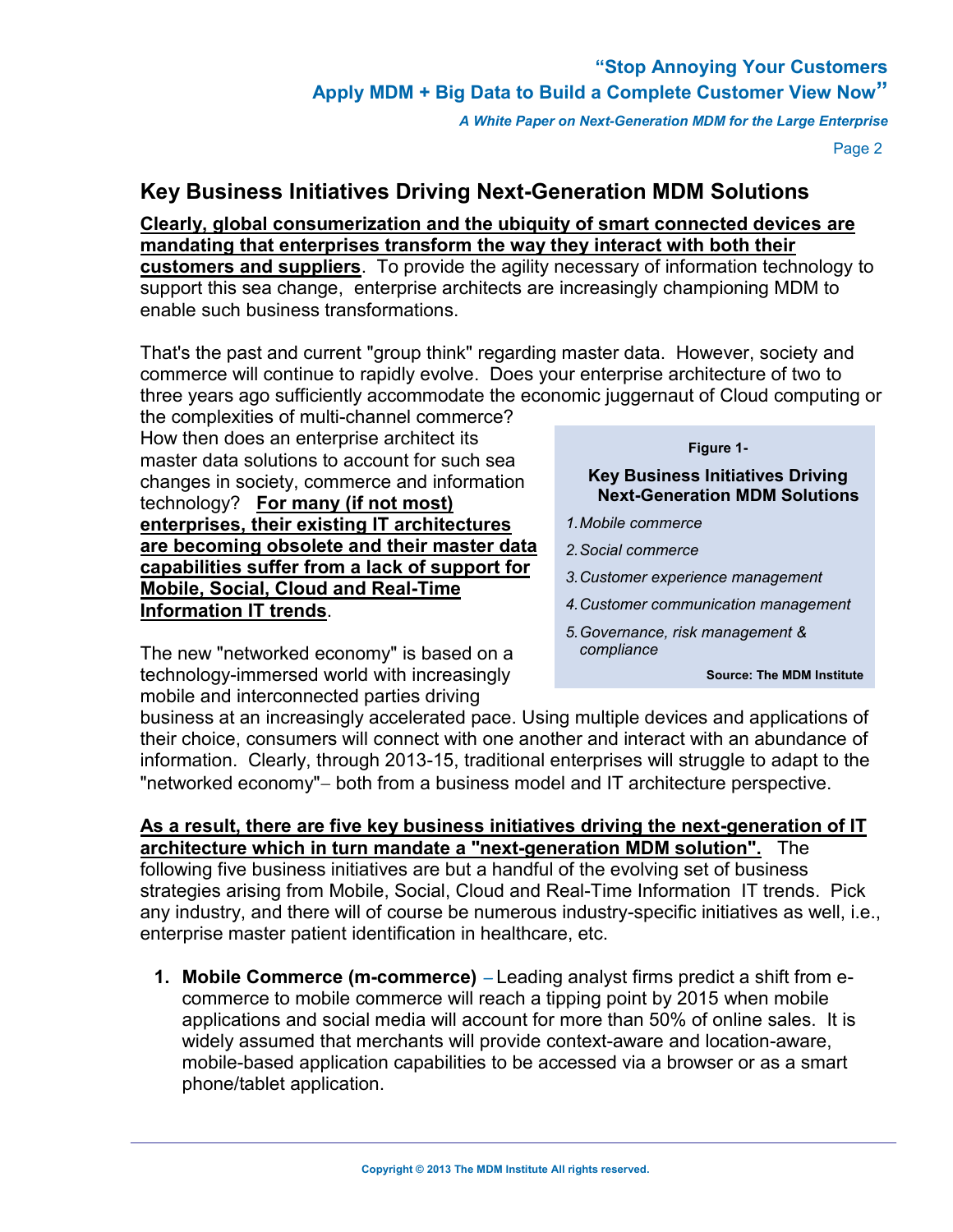*A White Paper on Next-Generation MDM for the Large Enterprise*

Page 3

- **2. Social Commerce (s-commerce)** Coming on strong are online retailing models and marketing strategies which incorporate social media networks (e.g., Facebook, Pinterest, Twitter) and peer-to-peer sales platforms (e.g., Amazon Marketplace, eBay) to drive sales via analysis of intent, sentiment and product feedback. Both the major social networks and e-tailers are deploying new marketing models and methods to leverage peer-to-peer (P2P) and group-based interactions to increase sales and customer satisfaction.
- **3. Customer Experience Management (CXM)** When consumers have deep digital access to information about products, competitors and pricing, the customer experience becomes a necessary competitive strategy to align business processes around individual customer needs. A consistent customer experience across multiple touchpoints mandates company-wide processes, policies, and technologies to enable employees and partners to focus on the customer-centric quality of service across blended channels- e.g., retail stores, web/mobile sites, and call centers. Merchants must provide consistent platform capabilities to manage products, orders and customer data across all customer touchpoints.
- **4. Customer Communication Management (CCM)**  This convergent set of IT solutions together provides organizations with the capability to advance the way they communicate with customers in the networked economy (email, mobile and SMS marketing, for example). Relevance of communication is key in increasingly competitive markets where customer experience differentiation can be difficult. Through the use of intelligent, microsegmented marketing documents/messages, new ways can be leveraged to develop customer relationships via cross sell and up sell, as well as better managed customer acquisition and retention.
- **5. Governance, Risk Management & Compliance (GRC)**  These initiatives typically encompass corporate governance, enterprise risk management and corporate compliance with applicable regulations. In the networked economy, compliance with privacy and financial laws is challenged by the feverishly fast evolution of mcommerce, s-commerce, CXM and CCM. For example, the payment card industry is faced with complex, ever-evolving issues affecting consumers, merchants, service providers, and credit processing entities. The fragmentation of the payment process across these multiple entities creates diverse entry points for criminal access and other misuse of customer information.

<span id="page-4-0"></span>The "networked economy" and its five key business initiatives is being driven by Mobile, Social, Cloud and Real-Time Information technology trends which are increasingly obsolescing existing IT architectures and their supporting software underpinnings.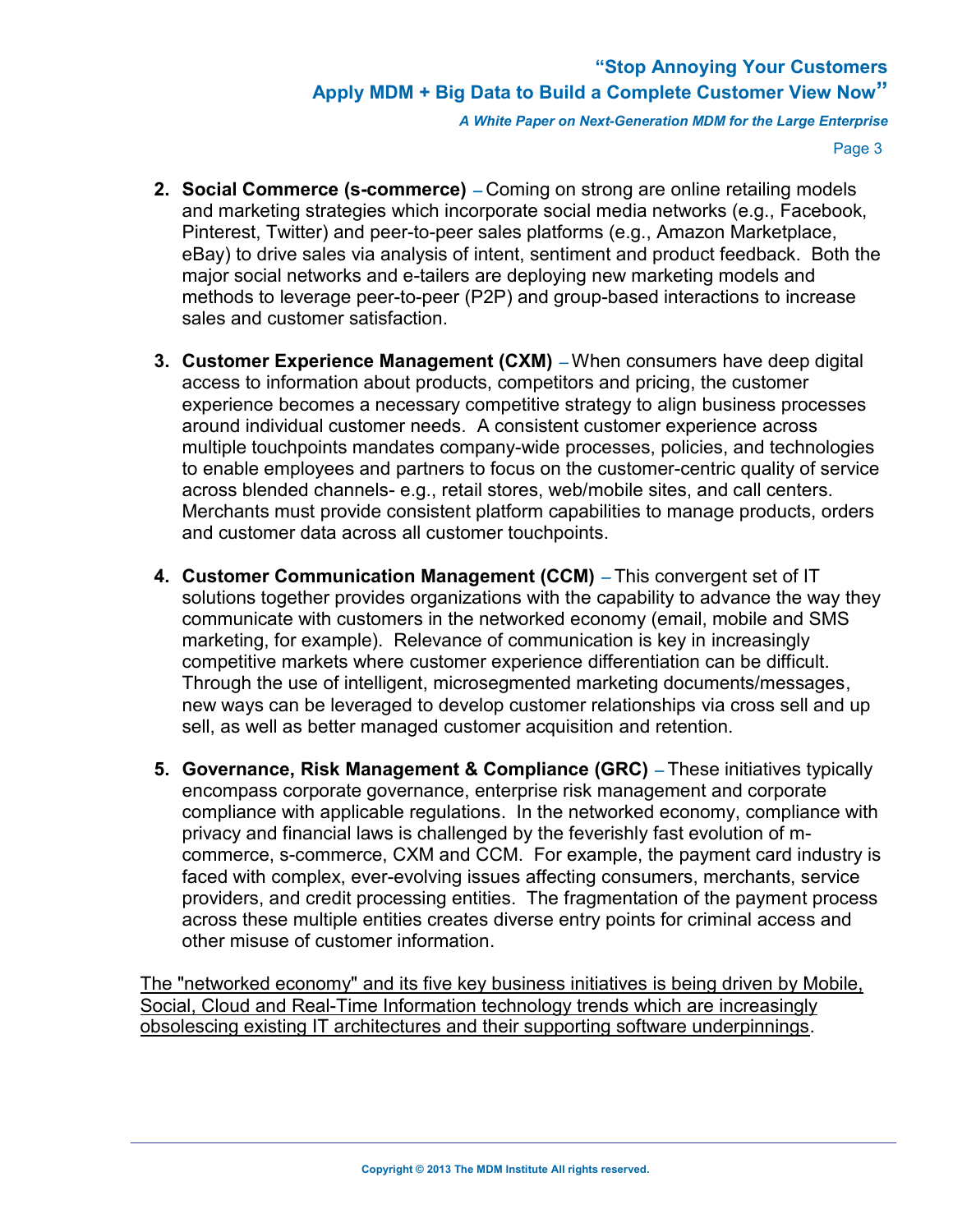*A White Paper on Next-Generation MDM for the Large Enterprise*

Page 4

# **Technology Challenges for Next-Generation MDM Solutions**

IT organizations have been perennially critiqued for slow response to market dynamics  $$ in part because of IT's disciplined approach to technology architecture and standards which historically have served many enterprises well. The advent of ecommerce placed considerable strain upon this status quo IT:business partnership model with the result that many sales and marketing organizations built up a separate ecommerce capability. With the accelerating dominance of m-commerce and s-commerce, the prototypical "IT architects as technology gatekeepers" model is under further considerable duress to

address the juggernaut of Mobile, Social, Cloud and Real-Time Information technologies. Datarelated processes need to align with intricacies of the real world – especially complex relationships and hierarchies of increasingly mobile customers and extended social networks. Based on interviews with and surveys of the MDM Institute's customer advisory council, Figure 2 summarizes the "top 10" challenges faced by incumbent MDM architectures and software platforms.

# *Complex Relationships*

The relational DBMS underpinnings of contemporary MDM solutions lacks agility and performance in modeling and managing the complexities of multi-level relationships and hierarchies that represent the real world of corporate business and personal/household relationships. Moreover, the "single views" offered

#### **Figure 2 -**

#### **Key Technology Challenges for Next-Generation MDM**

- *1. Complex relationships*
- *2. Mobile*
- *3. Social*
- *4. Big data*
- *5. Time-travel*
- *6. Cloud*
- *7. Action-enablement vs. data management*
- *8. Real-time*
- *9. Extreme scalability*
- *10. Proactive, integrated governance*

**Source: The MDM Institute**

**Source: The MDM Institute**

by most contemporary MDM solutions provide minimal additional insight beyond harvested corporate data. In fact, most "customer master" MDM programs appear to the critical professional reviewer as modest improvement to the classic enterprise CRM efforts. What the CRM-style MDM solution does not leverage are the location-aware mcommerce relationships and non-obvious (key-driven) relationships of the individual's extended s-commerce relationships (i.e., the graph or "sphere of influence" of that individual party a.k.a. the "value of the network of key opinion leader or individual").

Simply stated, conventional MDM architectures cannot accommodate the increasingly connected nature of data which is fundamental to easily and effectively capturing useful and relevant insights. During 2013-14, the classical 360° view of "X" will take on new and relevant insights. Baring 2010 14, the elassical 500 view of X will take off hew<br>meaning due to the acknowledgment of "data blind spots" found in traditional MDM; enterprises will realize the need to reconcile social identity with corporate/household identity to provide authoritative master data to drive e-marketing and commerce within social networks.  $\frac{1}{2}$ round in traditional MI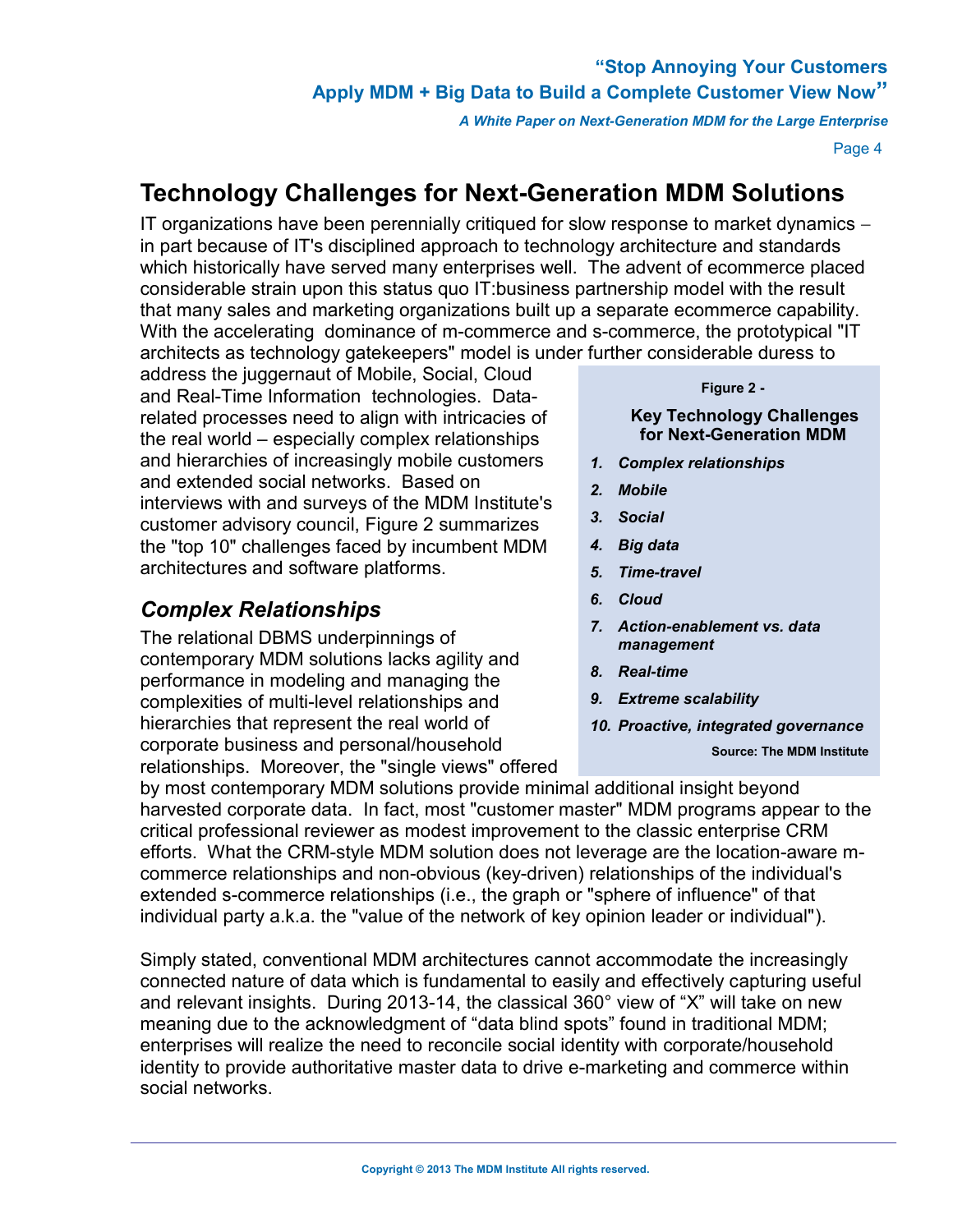*A White Paper on Next-Generation MDM for the Large Enterprise*

Page 5

### *Mobile*

The "mobile" aspect of MDM is much more complex than simply providing tablets with highly personal demographic/lifestyle info to support concierge-level sales staff in retail settings. Within the changing context of location-aware m- and s-commerce, the networked economy demands that the customer retain a highly interactive experience both online and offline. Certain of the main requirements and dependencies act together. For example, m-commerce requires acknowledgement of the mobile nature of society, i.e. consumers require devices and applications in their hands as opposed to (only) desk-, media-center or automobile-tethered devices. Location-awareness data (e.g., from a device) adds geographic and location context to information which enables enterprises to perform location analytics to understand more about their customers. This in turn shapes the enormous amount of potential data (a.k.a., "Big Data") into information that is both relevant and actionable, e.g., an m-commerce recommendation engine proposing offers based on both location and social media network "mastered" data. By 2014-15, mobile location-based services enhanced with location-specific customer info will raise the ante for e-commerce within and outside major social networks.

# *Social*

MDM of customer/citizen must increase its innate support for the social customer master (i.e. Amazon, Facebook, Google+, et al). Clearly, these "public MDM hubs" are increasingly becoming repositories of high-value demographic information that is directly and indirectly managed and shared by consumers. This need to link traditional customer master data with social media network data creates both new challenges and opportunities. New approaches are required which will provide improved customer segmentation, lead generation, retention, and targeted marketing to leverage the "sphere of influence". Moreover, mass consumer acceptance and use of such social networks will ultimately serve as marketing and sales delivery channels. As a business strategy, MDM will both enhance and benefit from such personally relevant transactions that are initiated from and integrated into social networking platforms such as Facebook.

A new realm of entities will arise to be governed such as public data-derived entities. Through 2013-14, next-generation MDM will address the s-commerce "sphere of influence" to incorporate both extended and non-obvious (hidden/extended relationships) relationships to grow share of wallet from individual to exo-ego network as a disruptive sales strategy (vs. ego-centric marketing).

# *Big Data*

Challenges include the need to extract and manage the entities (profiles) from social media sites whose legal and programmatic restrictions are in continual flux. Yet MDM must discern and identify the key influencers and brand ambassadors by winnowing identities out of the noise that is Big Data. Clearly, the ability to act on sentiments of key opinion leaders (KOLs) active on such social networks is increasingly vital for marketing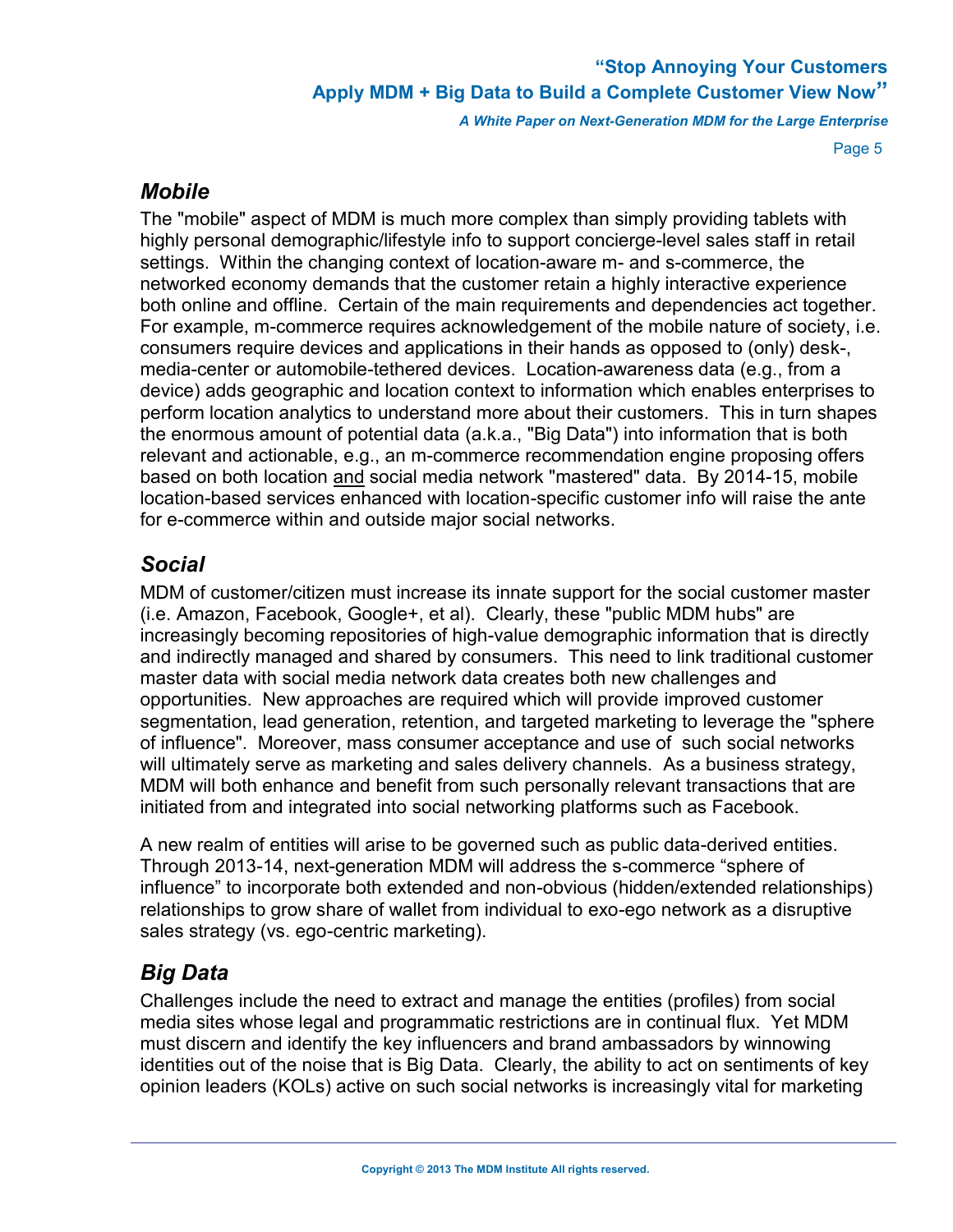*A White Paper on Next-Generation MDM for the Large Enterprise*

Page 6

and sales organizations- not only to target millennials and, Gen-X segments but increasingly Baby Boomer and other generations as well. Acquisition of such data and the relationships (often non-obvious) presents challenges such as the sheer data volume and complexity of determining identity resolution and associated relationships..

For Big Data analytics to be effective, it will be critical to shred and tag unstructured tweets, posts, comments, emails, etc. while discerning the slang, the innuendo and the coded jargon associated with various target populations. This is necessary in order accurately taxonimize and tag sentiments/nuances to produce aggregate trends. This is further complicated by the use of multiple online identities/avatars by a growing population which make it essential to employ identity resolution capabilities of traditional MDM software to accurately identify such "netizens" and then match that online identity with the enterprise's B2C customer data. Clearly, an MDM-managed customer profile becomes the nexus or integration point for both the virtual and physical world behaviors and relationships. The future MDM systems will be not just "social networking aware" but also serve as the platform for reconciling both worlds-- with Big Data serving as a major capability to do so. In other words, Big Data will feed MDM by augmenting existing "best of breed" customer master data with additional relationship network data and derived insights. Big Data will also feed product master information as businesses augment product master data via real-time product and supply chain metrics based on mcommerce, s-commerce and social media feedback.

Through 2013-14, Big Data will repatriate itself into the MDM fabric via registry/hierarchy overlays as yet another trusted source. Concurrently, mining of Big Data to populate Social MDM and to perform entity matching on Big Data stores will help provision the "new" 360° view of entity from public, subscription and enterprise data. Clearly, Big Data innately requires both MDM and Data Governance to be effective and sustainable.

## *Time Travel (a.k.a. "Temporal MDM")*

Because data and relationships among data change over time, it is found necessary to be able to recreate past (or project future) master data relationships. Such "time travel" or "time machine" history functions are required in not just Customer master data but also Product master data. For example, Product Life Cycle management (PLM) requires capabilities to initiate, manage, control and track changes throughout the lifecycle of products or assets-- from conception through disposition.

Through 2013-14, compliance and other corporate functions will increasingly mandate "temporal MDM" to view and manage entities and hierarchical relationships at a specific point in time (past, present or future "effective date"). By 2015, temporal MDM will be standard feature of the majority of MDM platform- both relational- and object/semantic/graph database-based. The latter MDM will dominate in time-travel while the former will dominate in real-time MDM updating.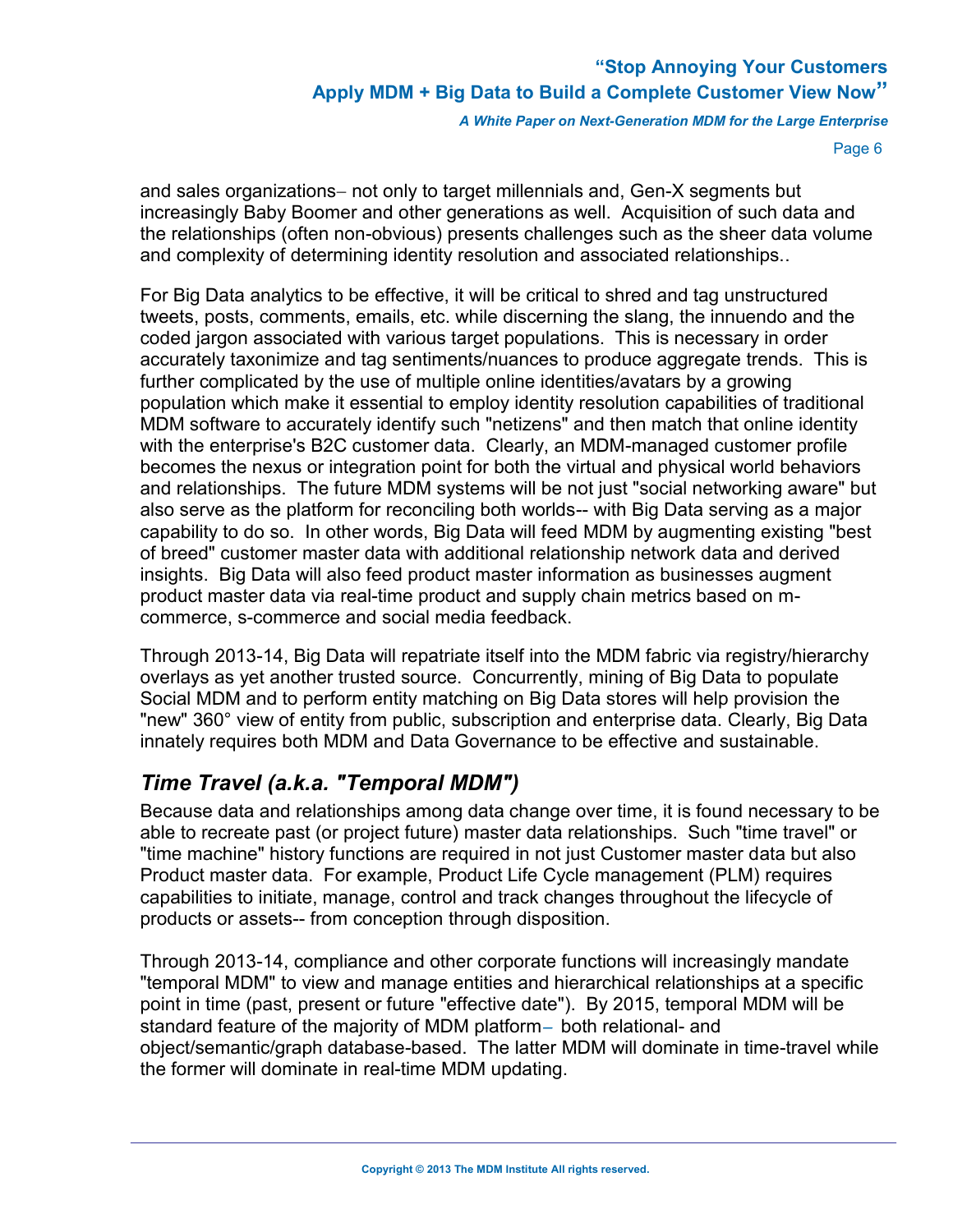*A White Paper on Next-Generation MDM for the Large Enterprise*

Page 7

### *Cloud*

Few organizations are immune from the economic advantages and availability/scalability of on-demand storage and computing power offered by Cloud computing. MDM both benefits from and is challenged by such economics and the resultant hybrid application landscapes. Other benefits of Cloud deployment include the fast time-to-deployment for certain applications ... without the need for acquiring new hardware and software, installing these, and then maintaining them as well. Cloud applications such as NetSuite, Salesforce and WorkDay in addition to mobile applications are robustly challenging corporate IT (IT standards, architectural guidelines/standards and multi-year deployment lifecycles) via opex-funded and rapidly installed applications such as human resources and sales force automation.

Challenges include how to determine/design which source (off-premise or on-premise) is where the master data resides, or if both, how to synchronize the two masters and "which" is the "master" and which the "slave". As such Cloud-hosted applications become broadly deployed, demand increases for application and data integration services such as MDM to provide trusted access to that off-premise information.

During 2013, single- and multi-tenant Cloud MDM will continue to attract small-to-medium sized business (SMBs) to achieve MDM benefits without long-term project timelines and major expense; while offering an enticing entry point for large enterprises (opex vs. capex, federated architecture for geographically-distributed organizations, proof-ofconcepts (POCs), etc.). Through 2013-14, integration of on-premise MDM with SaaS apps will arrive via Salesforce, SAP Business By Design, et al, however, enterprises will continue to wrestle with data integration issues between on-premise and Cloud with the majority of enterprises unwilling to house master data about customers/products/suppliers in a public cloud. By 2014-15, Cloud-innate services for Data Quality and Data Governance will be more prevalent; however, enterprise MDM will remain "on premise" with increasing integration to Cloud applications become the norm. MDM-enabled applications will migrate to the public Cloud, especially for decentralized and geographically distributed organizations.

## *Action-Enablement/Decision-Making*

As stated previously, in the networked economy, the combination of Mobile, Social, Cloud and Real-Time Information decreases the "air space" between information and action. The trend in marketing (due to s- and m-commerce, in particular) is towards pro-active engagement rather than re-active rapprochement. Clearly, the combination of Bid Data analytics and location awareness further reduce the air space/gap between marketing and sales (information and action). The combination of traditional analytics (business intelligence) with social and location-aware (spatial) analytics will enable new modes of marketing and sales as action-enablement and decision making speeds up due to increased delivery of trusted master data. Businesses and governments will increasingly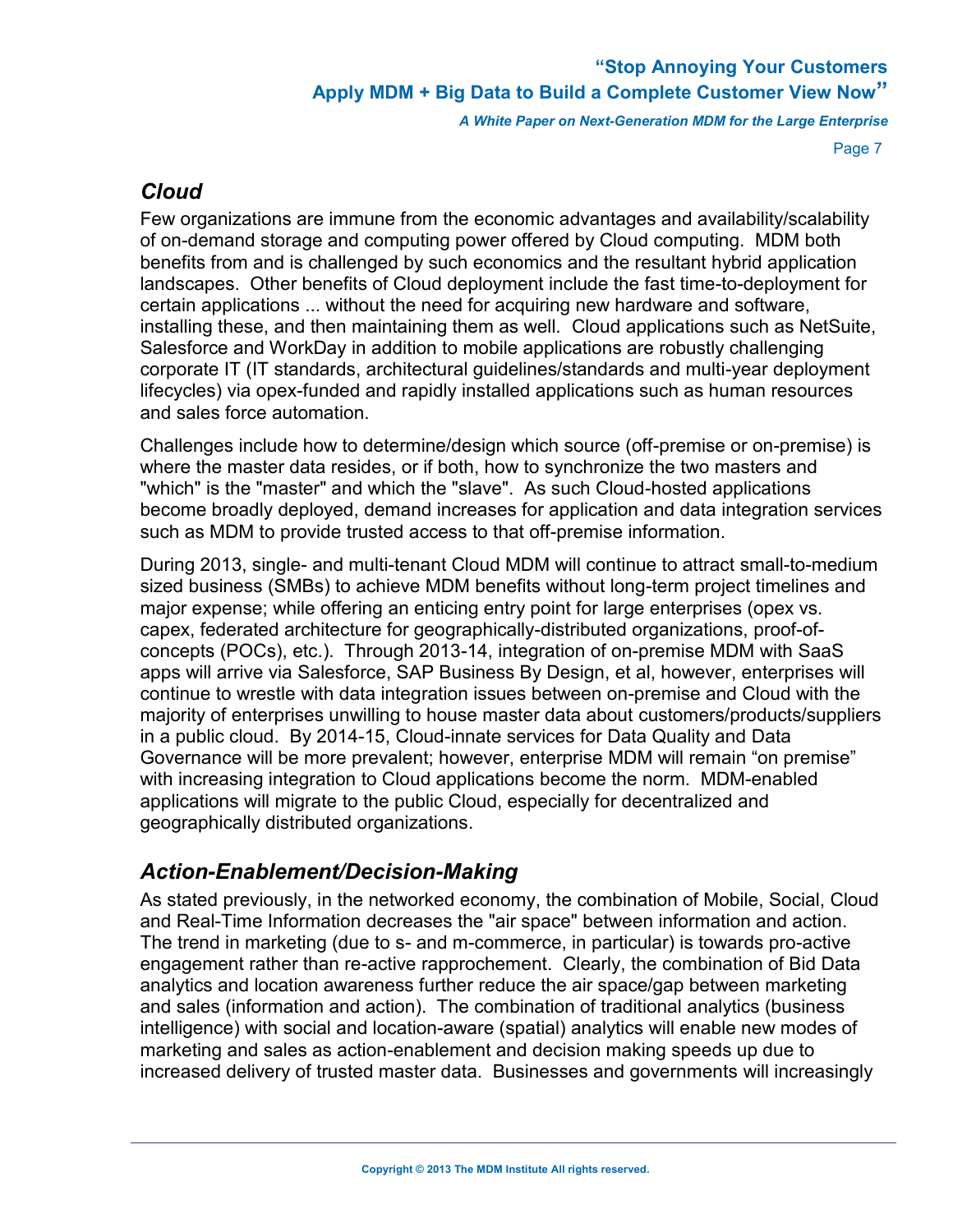Page 8

be able to discern in real-time \*which\* person is both influential in their community and a high spender (or risk).

### *Real-Time Performance*

During 2013, MDM requirements will increasingly evolve from myriad of batch match/merge processes for evergreening master data into near real-time best-of-breed data consolidation architectures. Mega vendor MDM platforms with RDBMS underpinnings (IBM, Informatica, Oracle, SAP, SAS) will compete to outperform each other while next-generation MDM solutions will lag due to the overhead of their semantic model underpinnings. An additional challenge facing both the contemporary MDM and next-generation MDM solutions is the overall impedance mismatch of graph database vs. relational database in executing "connected query performance" (complex joins and recursion required in both hierarchy and non-obvious relationship traversal). Data architects also bemoan the experience that real-world systems continually defy rigid schemas of relational databases. Also in-memory and database machine computing will have ongoing long term, disruptive impact. The increased frictionless nature of transactions and use of personal/business networking relationships will radically alter user expectations, user experience and application design principles, product architectures and vendor strategies -- all to adjust to the near real-time nature of society and business in the networked economy.

## *Extreme Scalability*

The increasing price:performance of Hadoop and related data management technologies for Big Data and related analytics is also crossing over into transactional architectures. By 2014-15, very large enterprises (e.g., financial services, large government agencies) will additionally look to scaling of MDM solutions via the economic elasticity of Cloudbased solutions, in-memory databases, and next-generation extract-transform-load (ETL) capabilities increasingly embedded as "always on" MDM services.

### *Proactive, Integrated Governance*

Data Governance for master data is moving beyond simple stewardship to the convergence of task management, workflow, policy management and enforcement. Through 2013, most enterprises will struggle with enterprise Data Governance while they initially focus on customer, vendor, or product. However, given the nascent entry of integrated/proactive Data Governance capabilities in the mega vendor MDM offerings (IBM Master Data Policy Manager, SAP Master Data Governance, et al) large enterprises are increasingly mandating the delivery/inclusion of such integrated and proactive Data Governance in vendor-provided MDM offerings. While most currently marketed Data Governance solutions of the MDM vendors are in fact re-active, upstream data steward consoles, by 2014-15, vendor MDM solutions will finally move from such "passiveaggressive" mode to the market-dictated "proactive" Data Governance mode. Not addressed by any of the mega vendor contemporary MDM offerings is support for the governance of Big Data. This failure of current MDM:Data Governance offerings to "tame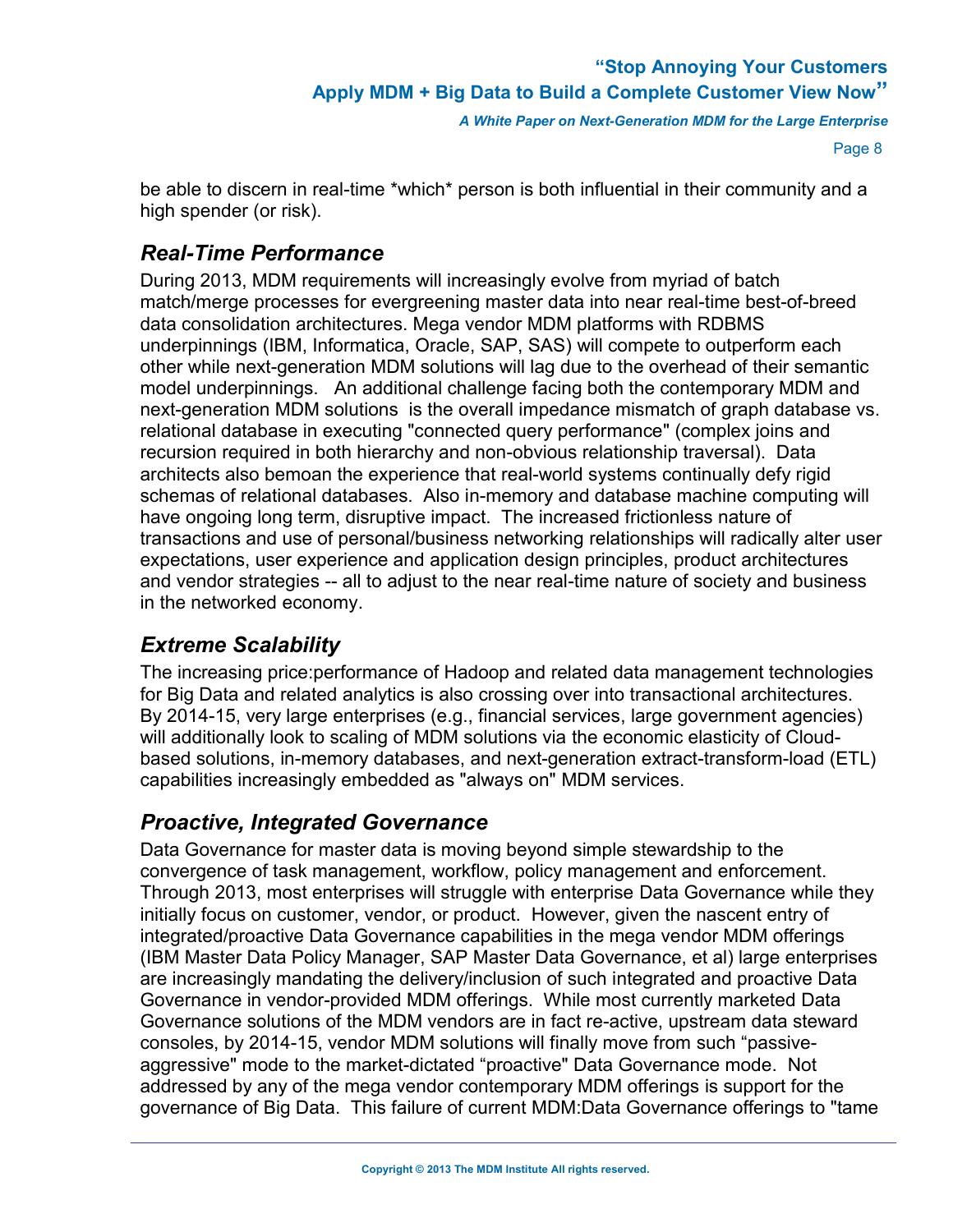*A White Paper on Next-Generation MDM for the Large Enterprise*

Page 9

Big Data" is another by-product of increasingly outdated architectures and underpinnings. To dismiss Big Data Governance of s-commerce and m-commerce data as "out-of-realmof-control due to the external nature of such data" is not realistic. There are already Big Data Governance capabilities found in the next-generation of MDM solutions coming to market.

# **Disruptive Technologies Impact on Next-Generation MDM**

According to a mid-2013 report from the McKinsey Global Institute<sup>1</sup>, a dozen potentially

disruptive technologies could deliver up to \$\$33 trillion in economic value around the globe in the next 10 years. Neither MDM nor Big Data are called out specifically in the report, however one of the co-authors stated at the May 2013 MIT CIO Symposium that "big data underlies all of them in some way or another." In this white paper, we have made the connection between MDM and Big Data such that "MDM underlies all of the disruptive technologies in some way or another" as well. Figure 3 summarizes five additional disruptive software technologies that will have

#### **Figure 3-**

**Five Disruptive Technologies Facing Next-Generation MDM Solutions** 

- *1. Graph database*
- *2. Big data analytics*
- *3. Cloud enablement & integration*
- *4. Real-time information*
- *5. Location-awareness (mobile commerce)*

**Source: The MDM Institute**

undeniable and forceful impact on the next generation of master data-driven solutions.

*Graph Database.* Experienced MDM program managers often state that data modeling is the most time-consuming part of their deployment efforts. MDM systems based on Relational database technology force a waterfall approach to data modeling – from conceptual to logical to physical -- and increasingly create a conceptual chasm between business and IT. In contrast, the newer approach of "Graph database" modeling is much more intuitive and agile because such systems support the way people think. If a concept can be described on a white-board, it can be captured "as is" within a Graph database. Thus the business community can finally own the model development and work with their IT counterparts to source the right data. In essence, Graph databases enable better collaboration and trust between business and IT, that has been long missing in the data management world. Additionally, the next generation of MDM applications also require increased location awareness and attention to the applications also require increased location awareness and attention to the<br>"relationships/hierarchies" among master data entities -- both of the same domain and cross-walking of domains. Relational database-architected MDM solutions have difficulty in defining, managing and traversing such nuances. In fact, many enterprise architects

<sup>1</sup> "*Disruptive Technologies: Advances that will Transform Life, Business, and the Global Economy*" May 2013. The McKinsey Global Institute.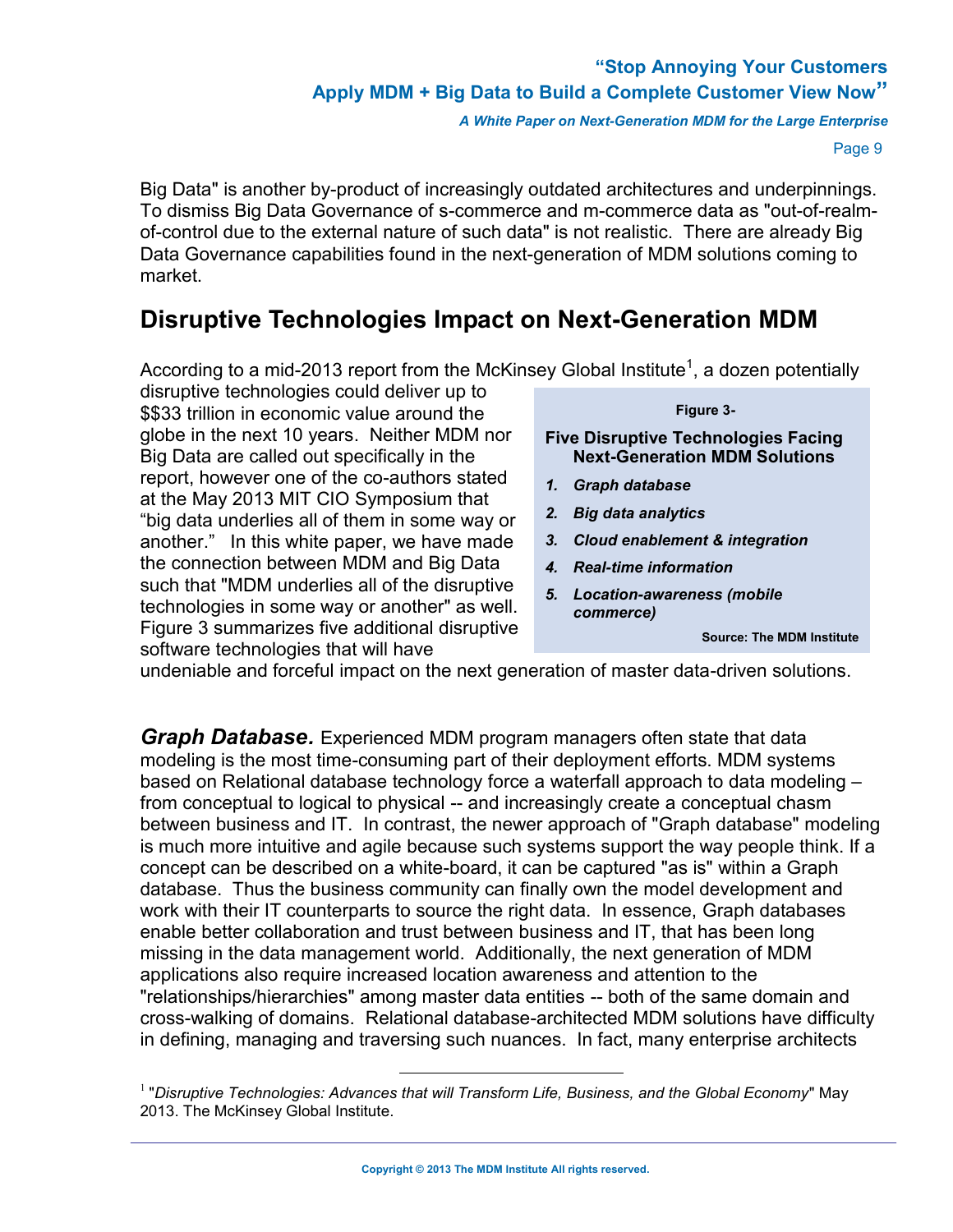*A White Paper on Next-Generation MDM for the Large Enterprise*

Page 10

would state that relational database architectures have had their run, and that we are in a new era of semantic-based architectures which in turn have nontrivial application architecture implications that impact how MDM functionality will be composed and delivered (location-aware, offline/online, web-services, Cloud services). Wikipedia provides an excellent summary of the pros and cons of relational vs. graph database.

*"A graph database is a database that uses graph structures with nodes, edges, and properties to represent and store data. By definition, a graph database is any storage system that provides index-free adjacency. This means that every element contains a direct pointer to its adjacent element and no index lookups are necessary. ... Compared with relational databases, graph databases are often faster for associative data sets, and map more directly to the structure of object-oriented applications. They can scale more naturally to large data sets as they do not typically require expensive join operations. As they depend less on a rigid schema, they are more suitable to manage ad-hoc and changing data with evolving schemas. Conversely, relational databases are typically faster at performing the same operation on large numbers of data elements."*

In other words, graph-based data modeling enables MDM solutions to be deployed faster and more cost-effectively. Such graph database solutions provide a relationship-centric view across entities/domains, which in turn eliminates domain-specific silos to deliver better-provisioned views of entities such as customers, supplier and vendors in context. In summary, Relational databases are great for storing information, but not so good at finding and storing knowledge. Data structured within a Graph Database lends itself nicely to running a new generation of analytics, specifically the use of centrality based statistical algorithms (Closeness, Betweenness, Degree, Eigenvector, Community Detection) that measure the strength and position of the entities and their relationships relative to other entities in the network. This can help organizations identify brand ambassadors, predict churn, identify non-obvious relationships and even provide a basis of a recommendation engine. It is telling to note that Amazon, Facebook, Google, Linkedin and Netflix have adopted graph databases as a key component of delivering such transactional insight.

*Big Data Analytics.* Enabled by the power of MDM identity resolution, "strategic" Big Data analytics will increasingly replace "tactical" Big Data analytics. This trend will be accelerated by an emphasis away from individual Big Data analytical projects and enterprise data warehouse to focus on a more strategic view. Such federated MDMenabled and -enhanced views will comprise data from a multitude of sources (rather than singular sources) -- e.g., unstructured information of enterprise content management, the less-structured information within data warehouses and data marts, multiple Big Data analytical systems, and MDM hubs themselves. Furthermore, such Big Data analytics will ultimately span domains– customers, prospects, accounts, products, suppliers and locations and others. The term "single view" or "best of breed" golden record will take on more strategic value.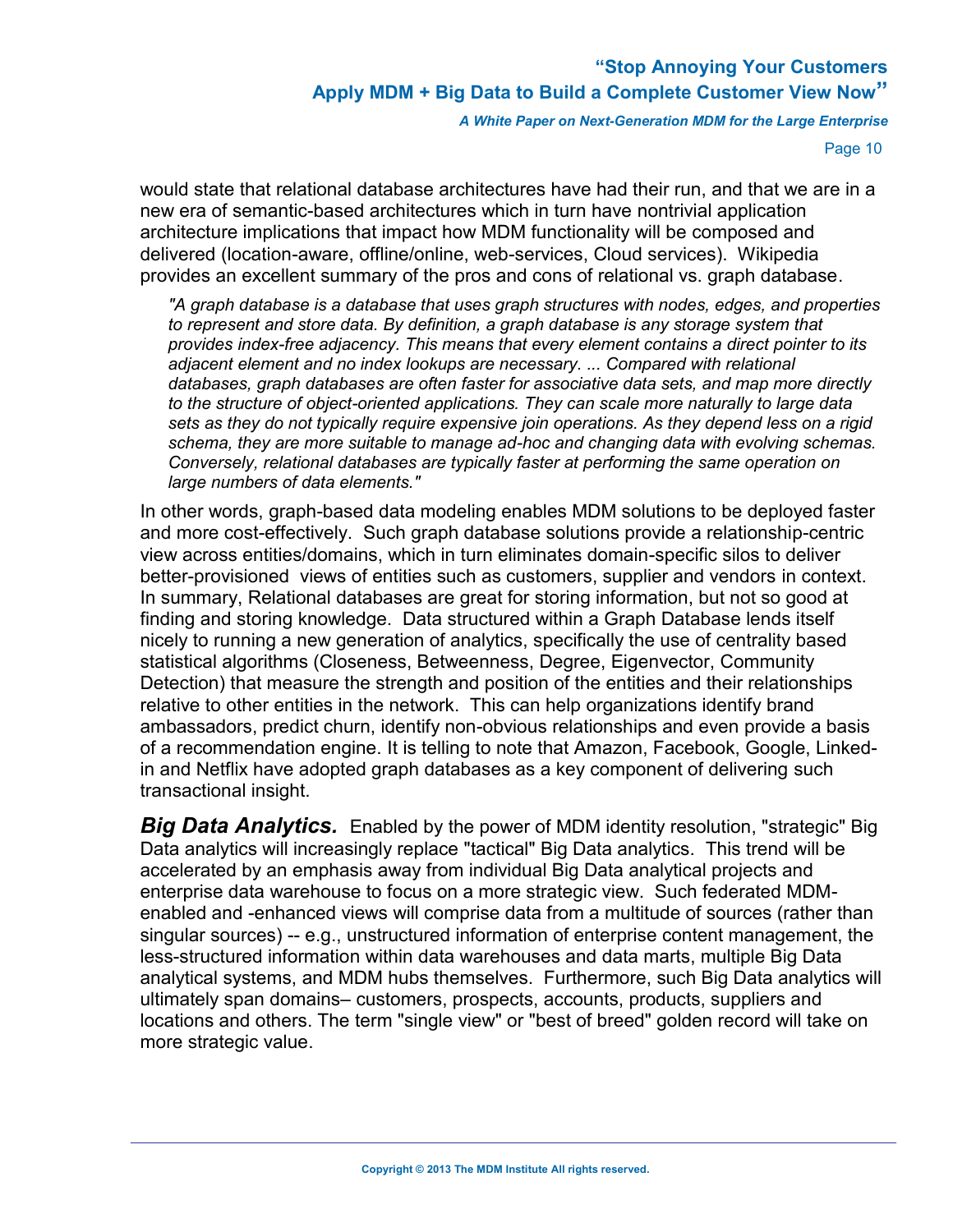*A White Paper on Next-Generation MDM for the Large Enterprise*

Page 11

*Cloud Enablement & Integration.* Cloud computing will provide both cost and logistical advantages in deploying MDM solutions-- driven by the scale and speed with which such data services can be implemented. Cloud MDM will further be a democratizing force as it provides master data capabilities to both a global customer base and mobile, decentralized workforce. The scalability, elasticity and provisioning of Cloud MDM will enable enterprises of all sizes (and in all locations) to take advantage of advanced analytics enabled by the quality master data maintained by MDM hubs. And MDM implementation costs can shift from technology implementation and maintenance to human capital-- from standing up infrastructure to delivering and acting on trusted master data.

**Real-Time Information.** The "Internet of Things" will be enabled by (and further enable) real-time or near real-time services. As society's transactions become increasingly "frictionless" due to the expanded Internet, MDM itself must respond to near field communication (NFC) payments, embedded sensors, image recognition and more. The processing of such volumes of master data-enabled transactions will be facilitated by in memory computing. Millions of transactions can be analyzed and authorized in milliseconds-- opening the door to concurrent analytical and transaction processing of the same master data. Identity resolution and bulk loading of MDM hubs will no longer be the "hot spots" that restrict MDM's wider applicability to solving business challenges which will be in turn increasingly be challenged by the sheer volume of transactions.

<span id="page-12-0"></span>*Location-Awareness.* Worldwide, mobile phones are overtaking PCs as the most common Web access device with the majority of handsets sold in mature markets being smartphones. This huge population of mobile clients will require transactions authorized (and in turn be marketed to and serviced by) MDM-enabled secure and trusted master data hubs. With the increasing volume of location-specific data, society will demand that every business process be validated and empowered by trusted master data.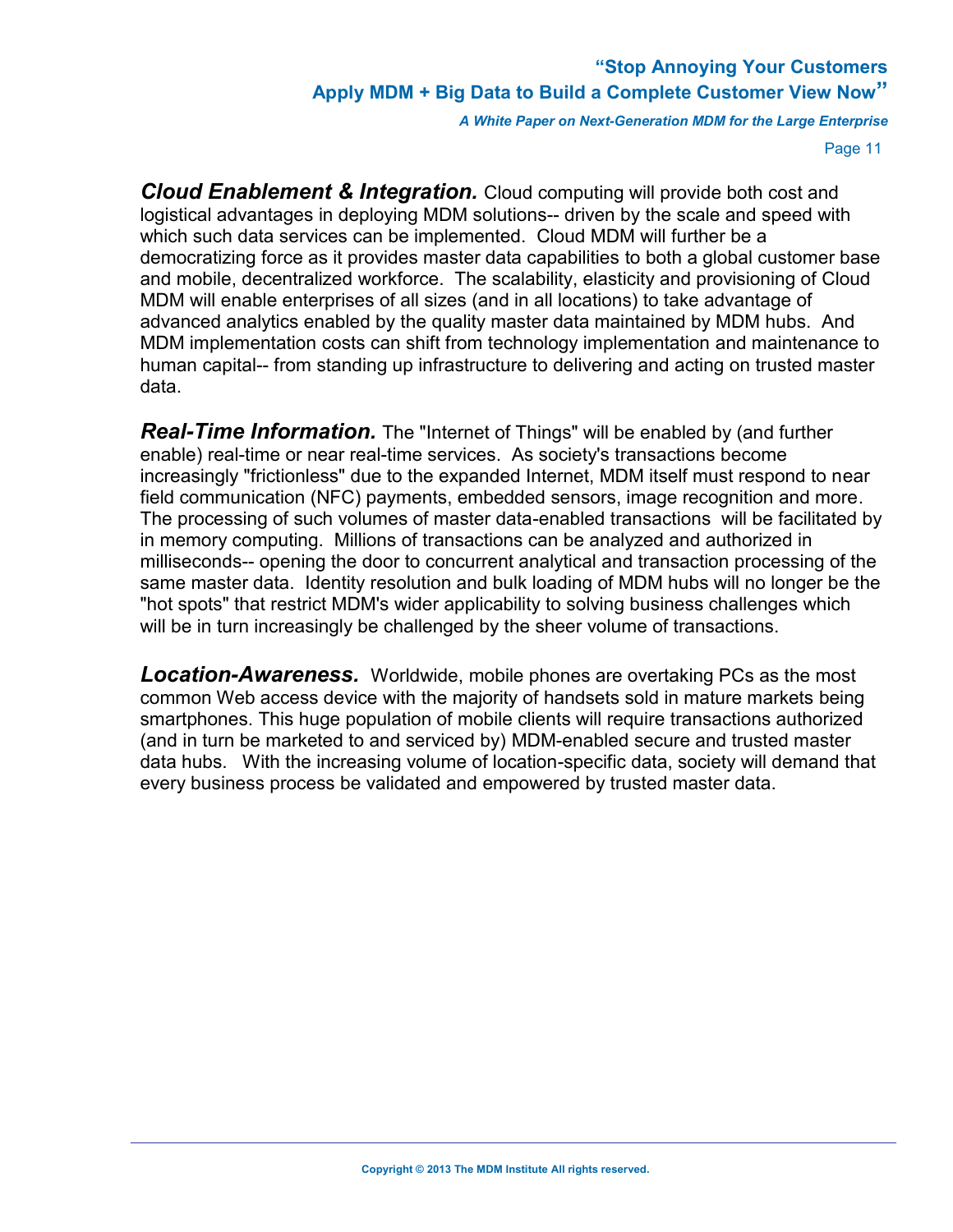*A White Paper on Next-Generation MDM for the Large Enterprise*

Page 12

# **CASE STUDY: Next-Generation MDM at Work**

The University of Wollongong (UOW) is and always will be about academic excellence, but knows its impact extends beyond teaching and research. It's about making use of knowledge, being open to new thinking, making a tangible difference and about connecting like never before.

To that end, UOW is committed to connecting with its regions and strategically expanding its sphere of influence while investing in partnerships which add value. Historically, key researcher and research project relationship data was captured in disparate systems with limited interoperability. A more integrated holistic view of these relationships was required and subsequently UOW embarked on an initiative to understand, highlight and identify key interactions and influencers. The goal is to provide critical insights into the breadth and depth of these relationships and ultimately to propel UOW into the top 1% of world universities

In late 2012, IT management at UOW determined that " Relationship Analysis" could be a crucial enabler to facilitate greater understanding of and improving the transparency of UOW's strategic relationships, partnerships and key collaborations. With executive-level sponsorship and support across the university, the UOW project team delivered a proofof-concept project that yielded quantitative evidence, impact and insights into the nature of UOW's key relationships that were previously unanswerable, including:

- 1. Establishing UOW's institutional risk in relation to its key relationships either with institutions or individuals
- 2. Understanding the impacts to UOW's 'Sphere of Influence' if a key researcher is lost
- 3. Determining what happens to UOWs networks and relationships if a key researcher is recruited; and on that basis provide insight into which research candidates should be targeted, especially considering regions where collaboration is weak.
- 4. Understanding where UOW collaborates and the strategic extent of those collaborations
- 5. Determining how UOW alumni continue to influence key relationships and networks

In UOW's search for robust commercial software, the Pitney Bowes Spectrum Technology Platform was utilized during the proof-of-concept. This next-generation MDM capability enables "master relationship management" by linking entities with actions. At UOW, this is used to identify connections between people, places and things which in turn enables real-time analysis of key relationships and events ... making it far easier to track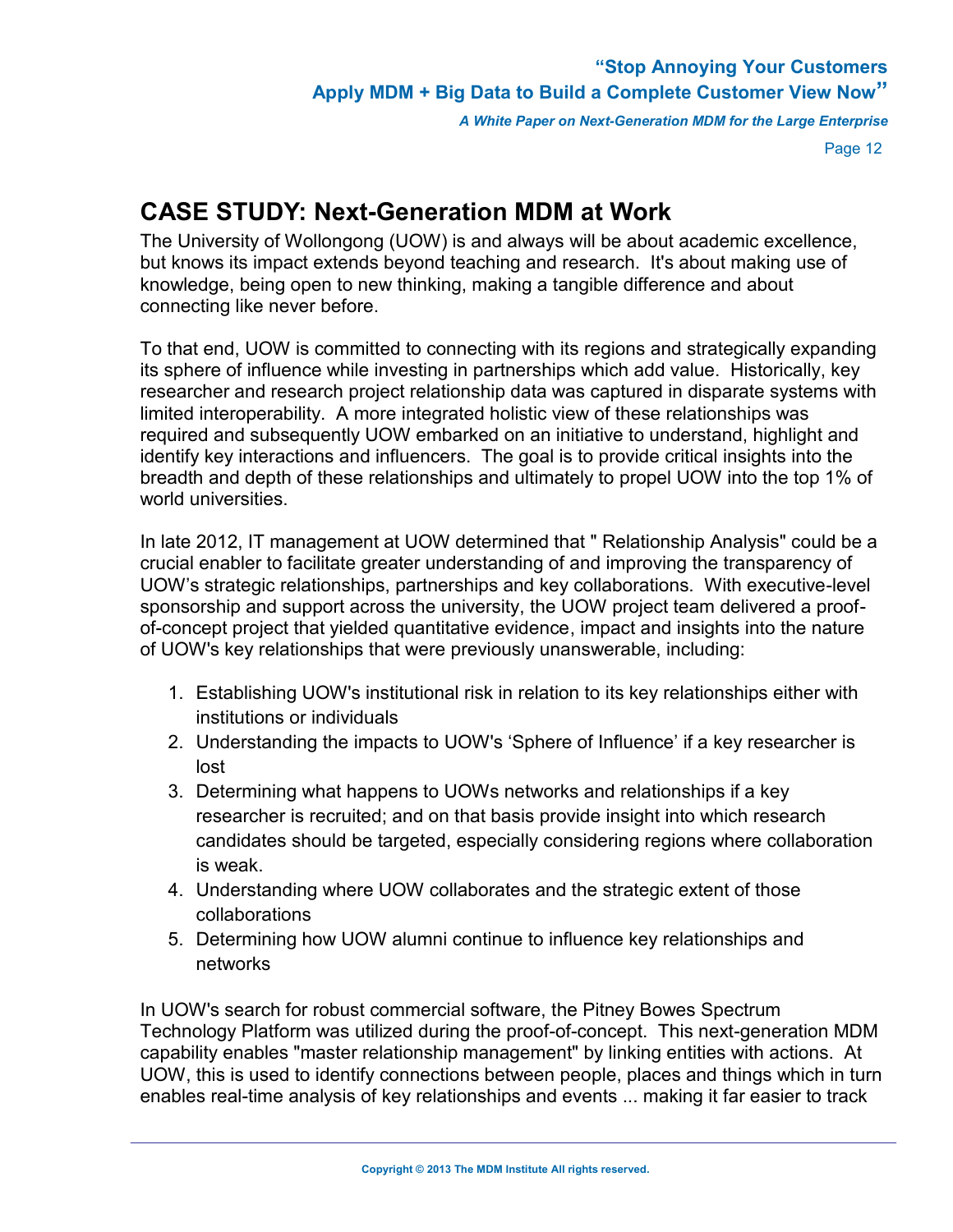*A White Paper on Next-Generation MDM for the Large Enterprise*

Page 13

persons-of-interest and chains of activity. The Pitney Bowes software is based on Graph database technology which provides extreme flexibility in managing data models and analyzing relationships. This has enabled UOW to extend and visualize its collaborative research networks.

UOW is planning to leverage its new "network relationship analysis" to provide quantitative evidence supporting its partnership strategy and transparently communicate the extent of these relationships through customizable visualizations that enable further analysis and insight. The success to date has created an enhanced understanding of MDM and Data Governance while simultaneously creating demand across the institution for an improved understanding of key relationships. As an evolving competitive advantage, UOW will continue to integrate its various relationship data to a centralized repository that can be used for a more comprehensive view of strategic partners in support of its international and research strategies.

# <span id="page-14-0"></span>**Conclusion**

It is time for enterprises to stop annoying their customers. This can be achieved by applying MDM and Big Data technologies to build a more complete ("full spectrum") complete view of customer, product and reference data. Next-generation MDM is becoming a major exploratory effort at certain market-leading Global 5000 enterprises as these enterprises embark on near-term gap analysis for their IT requirements to address Mobile, Social, Cloud and Real-Time Information.

Large enterprises have moved beyond CDI and PIM to focus on relationships and hierarchies between different entities, i.e. to focus on "master relationship management". Many of these same enterprises believe "legacy MDM" platforms are too inflexible to support this modeling capability. Despite reticence to host CUSTOMER and other master data in the Cloud, economics and politics are mandating this and over-riding IT architectural and standards objections. Most such enterprises are open

#### **Next-Generation MDM 1H2013 Survey Finding**

*Over 90% of large enterprises surveyed report that the "top 3" evaluation criteria for selecting their next-generation MDM provider/platform included: "Complex Relationships," "Extreme scalability," and "Proactive, integrated governance".*

**Source: The MDM Institute**

minded about suitability of next-generation technologies to address these requirements. However, mega MDM platform vendors are not perceived as investing sufficiently in nextgeneration capabilities – especially. regarding modeling flexibility and "master relationship management".

Coming to market during 2013-14 are next-generation MDM solutions which increasingly address the requirements for Mobile, Social, Cloud and Real-Time Information.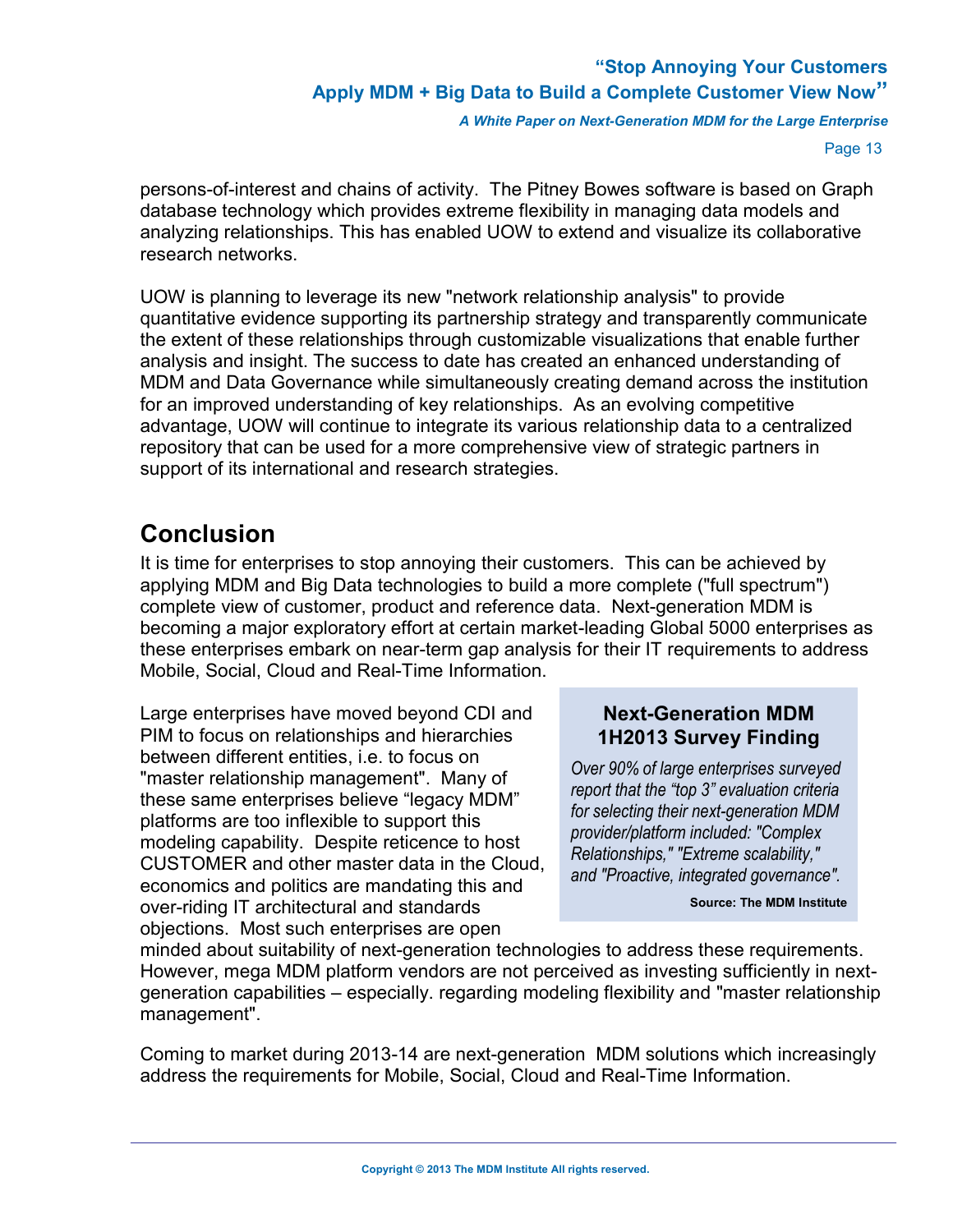*A White Paper on Next-Generation MDM for the Large Enterprise*

Page 14

#### **SUMMARY**

Clearly, enterprise information management, and particularly MDM, is a key enabler of the networked economy in supporting key business trends such as mobile computing and social networking. Without next-generation MDM's "full spectrum" view of entities and their relationships, the contemporary enterprise cannot be fully effective or efficient ... nor manage risk in the networked economy.

IT and business leaders charged with leading and updating MDM programs need to keep up to date with the convergence of Mobile, Social, Cloud and Real-Time Information. With the converging juggernauts of these technologies, once leading-edge MDM architectures are quickly becoming obsolescent and/or "IT money pits".

Near term, enterprises must stop annoying their customers now by applying MDM with Big Data to build a complete customer view. Longer term, as the "the Internet of Things" becomes a daily reality and everything is "Smart" -- smart phones, smart TVs, smart tablets -- savvy IT architects are betting that graph database-based MDM solutions can provide the "master relationship management" necessary to act as a knowledge-based "Smart Hub "to enable actionable insights in the networked economy.

**Business and IT leaders in market-leading enterprises must prepare now for the next generation of MDM platforms so that they might overcome the challenges and seize the opportunities — that lay in store for them in the networked economy.**